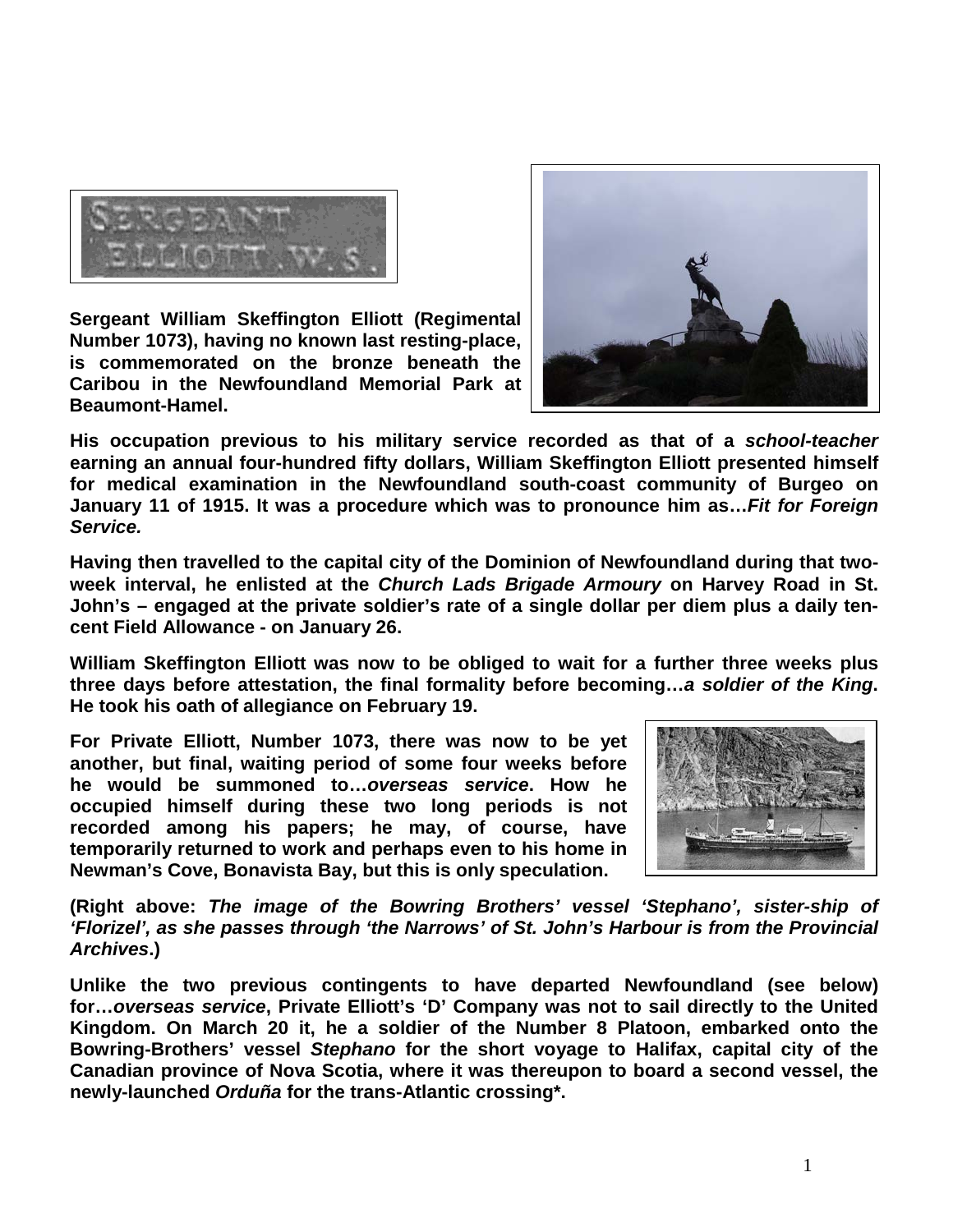**(Right below:** *The image of Orduña is from the Old Ship Picture Galleries web-site***.** *The vessel was not to be requisitioned at any time during the Great War but would be used by the Cunard Company to continue operations on its commercial service between Liverpool and New York***.)**

**Having then sailed from Nova Scotia on March 22 for Liverpool, Private Elliott and his draft landed there eight days later, on the 30th. Once disembarked in Liverpool, the twohundred fifty men and officers of 'D' Company were thereupon transported on the same date by train directly to Edinburgh, the Scottish capital, to join the Newfoundland Regiment's 'A', 'B' and 'C' Companies.** 

**These units were by this time stationed at the historic Castle, 'A' and 'B' having recently been posted from Fort George and 'C' having arrived directly from home (see further below). After 'D' Company's arrival at the end of that month of March, the Newfoundlanders were now to remain at Edinburgh for the following six weeks.** 

**(Right above:** *From its vantage point on Castle Hill, the venerable fortress overlooks the city of Edinburgh where in 1915 the Newfoundlanders were to provide the first garrison to be drawn from outside the British Isles***. – photograph from 2011)** 

**\* \* \* \* \***

**Five to six months before that time, in the late summer and early autumn of 1914 there had been a period of training of some five weeks on the shores of** *Quidi Vidi Lake* **in the east end of St. John's for the newly-formed Newfoundland Regiment's first recruits – these to become 'A' and 'B' Companies - during which time the authorities had also been preparing for the Regiment's transfer overseas.**

**(Right above:** *The image of Florizel at anchor in the harbour at St. John's is by courtesy of Admiralty House Museum***.)**

**This first Newfoundland contingent was to embark on October 3, in some cases only days after a recruit's enlistment and/ or attestation. To become known to history as the** *First Five Hundred* **and also as the** *Blue Puttees***, on that day they had boarded the Bowring Brothers' vessel** *Florizel* **awaiting in St. John's Harbour.**

**The ship had sailed for the United Kingdom on the morrow, October 4, 1914, to its rendezvous with the convoy carrying the 1st Canadian Division overseas, off the south coast of the Island.** 

**(continued)**







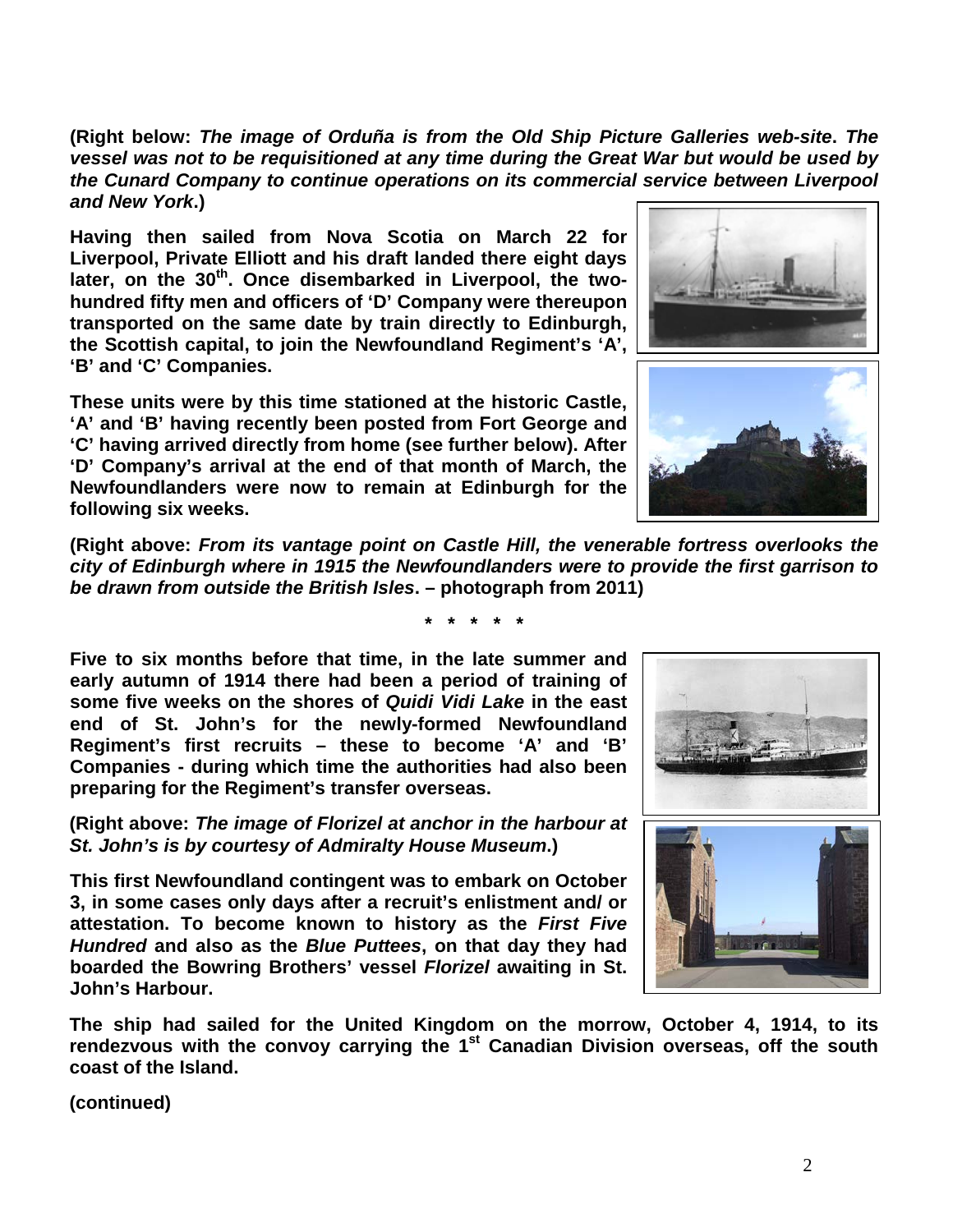**(Preceding page:** *Fort George, constructed in the latter half of the eighteenth century, still serves the British Army to this day***. – photograph from 2011)**

**In the United Kingdom this first Newfoundland contingent was to train in three venues during the late autumn of 1914 and then the winter of 1914-1915: firstly in southern England on the Salisbury Plain; then in Scotland at** *Fort George* **– on the Moray Firth close to Inverness; and lastly at Edinburgh Castle – where, as recorded beforehand, it was to provide the first garrison from outside the British Isles.** 

**Only days after 'A' and 'B' Companies had taken up their posting there, on February 16 'C' Company – the first re-enforcements for the original contingent\* - would arrive directly from Newfoundland.**

*\*This contingent, while a part of the Newfoundland Regiment, was not yet a battalion and would not be so for a further five months – as will be seen below.*

**\* \* \* \* \***

**As related in a previous paragraph, for the month of April and the first days of May of 1915, 'A', 'B', 'C' and 'D' Companies, now united, were to furnish the garrison – the first troops from outside the British Isles to do so - of the guardian of Scotland's capital city. Then, during the first week of May, 'E' Company was to report there…***to duty***…from home. Four days later again, on May 11, the Newfoundland contingent was ordered elsewhere.** 

**On that day, three weeks into spring – although in Scotland there was apparently still snow - the entire Newfoundland unit was dispatched to** *Stobs Camp***, all under canvas and southeastwards of Edinburgh, in the vicinity of the town of Hawick.**

**It was to be at** *Stobs Camp* **that the Newfoundland contingent would eventually receive the re-enforcements from home – 'F' Company which arrived on July 10, 1915 - that would bring its numbers up to that of British Army establishment battalion strength\*. The nowformed 1st Battalion of the Newfoundland Regiment was thus rendered available to be sent on '***active service***'.**

**But before he left** *Stobs Camp***, Private Elliott had received a first promotion, to the rank of lance corporal, on June 15.**

**(Right:** *The Newfoundland Regiment marches past on the training ground at Stobs Camp and is presented with its Colours on June 10, 1915.* **– by courtesy of Reverend Wilson Tibbo and Mrs. Lillian Tibbo)**



**\****This was approximately fifteen hundred, sufficient to furnish four 'fighting' companies, two re-enforcement companies and a headquarters staff.*

**At the beginning of that August of 1915, the four senior Companies, 'A', 'B', 'C' and 'D', were then sent south from** *Stobs Camp* **to undergo a final two weeks of training, as well as an inspection by the King, at Aldershot. This force, now the 1st Battalion of the Newfoundland Regiment, was thereupon attached to the 88th Brigade of the 29th Division of the (British) Mediterranean Expeditionary Force.**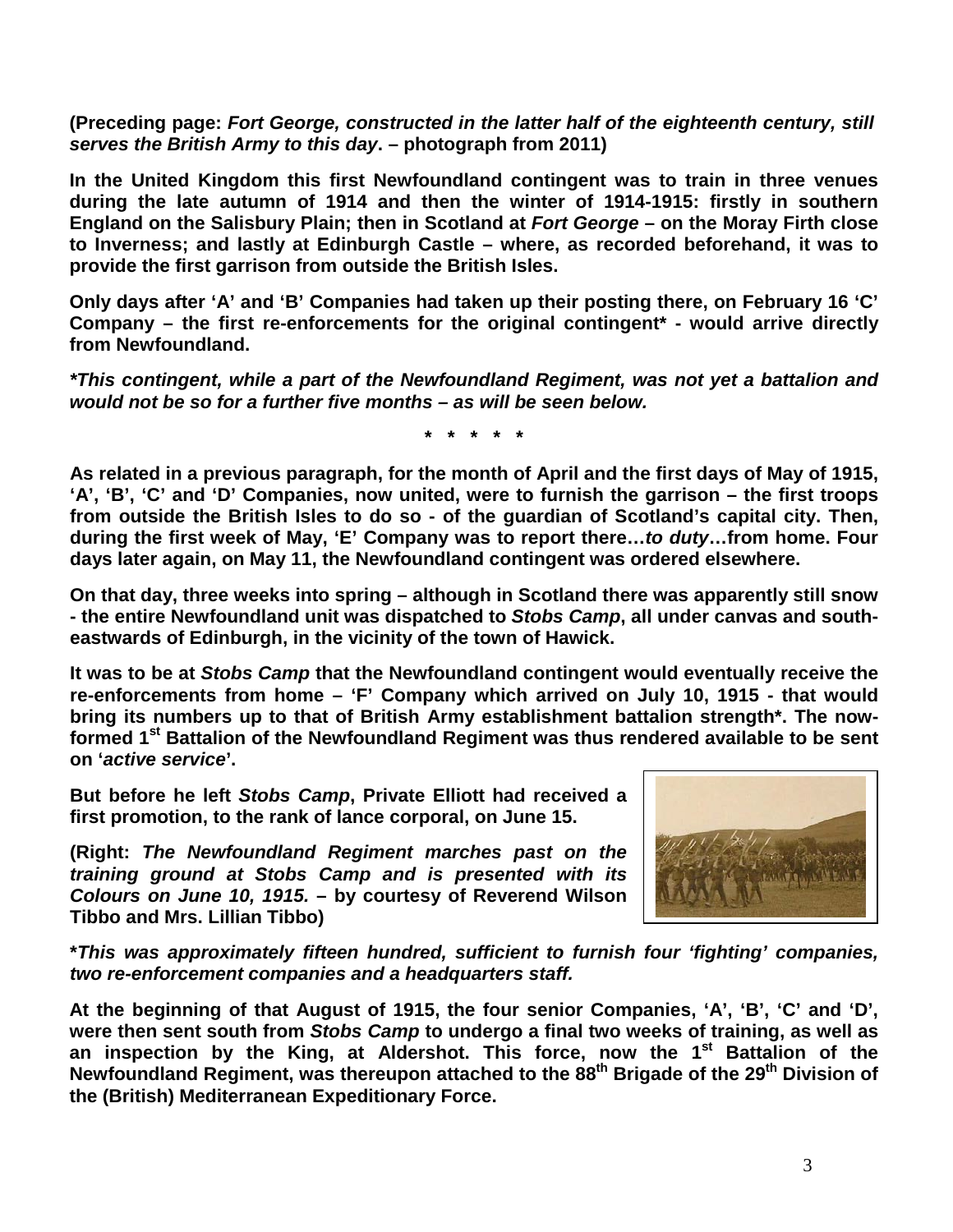**at** *Suvla Bay* **on the** *Gallipoli Peninsula***.**

**(Right above:** *Kangaroo Beach, where the officers and men of the 1st Battalion, Newfoundland Regiment, landed on the night of September 19-20, 1915, is to be seen in the distance at the far end of Suvla Bay. The remains of a landing-craft are still clearly visible in the foreground on 'A' Beach***. – photograph taken in 2011)**

**(continued)**

**Meanwhile the two junior Companies, 'E' – last arrived at Edinburgh and the aforementioned 'F', were ordered transferred to Scotland's west coast, to Ayr, there to provide the nucleus of the newly-forming 2nd (***Reserve***) Battalion.**

**(Right:** *George V, by the Grace of God, of the United Kingdom of Great Britain and Ireland and of the British Dominions beyond the Seas, King, Defender of the Faith, Emperor of India* **– the photograph is from** *Bain News Services* **via the** *Wikipedia* **web-site.)**

**It was while the Newfoundland Battalion was in training during those weeks at Aldershot, on August 15 that Lance Corporal Elliott would be prevailed upon to enlist for the duration of the conflict.**

**\****At the outset of the War, perhaps because it was felt by the authorities that it would be a conflict of short duration, the recruits enlisted for only a single year. As the War progressed, however, this was obviously going to cause problems and the men were encouraged to re-enlist***.**

**(Right above:** *Some of the personnel of 'A', 'B', 'C' and 'D' Companies of the 1st Battalion of the Newfoundland Regiment at Aldershot in August of 1915, prior to its departure to active service on the Gallipoli Peninsula* **– from** *The Fighting Newfoundlander* **by Col. G.W.L. Nicholson, C.D.)**

**(Right:** *The image of Megantic, here in her peace-time colours of a 'White Star Line' vessel, is from the Old Ship Picture Galleries web-site***.)**

**On August 20, 1915, Lance Corporal Elliott and his Newfoundland unit embarked in the Royal Navy Harbour of Devonport onto the requisitioned passenger-liner** *Megantic* **for passage to the Middle East and to the fighting against the Turks. There, a month later – having spent some two weeks billeted in British barracks in the vicinity of the Egyptian**  capital, Cairo - on September 20, the 1<sup>st</sup> Battalion was to land







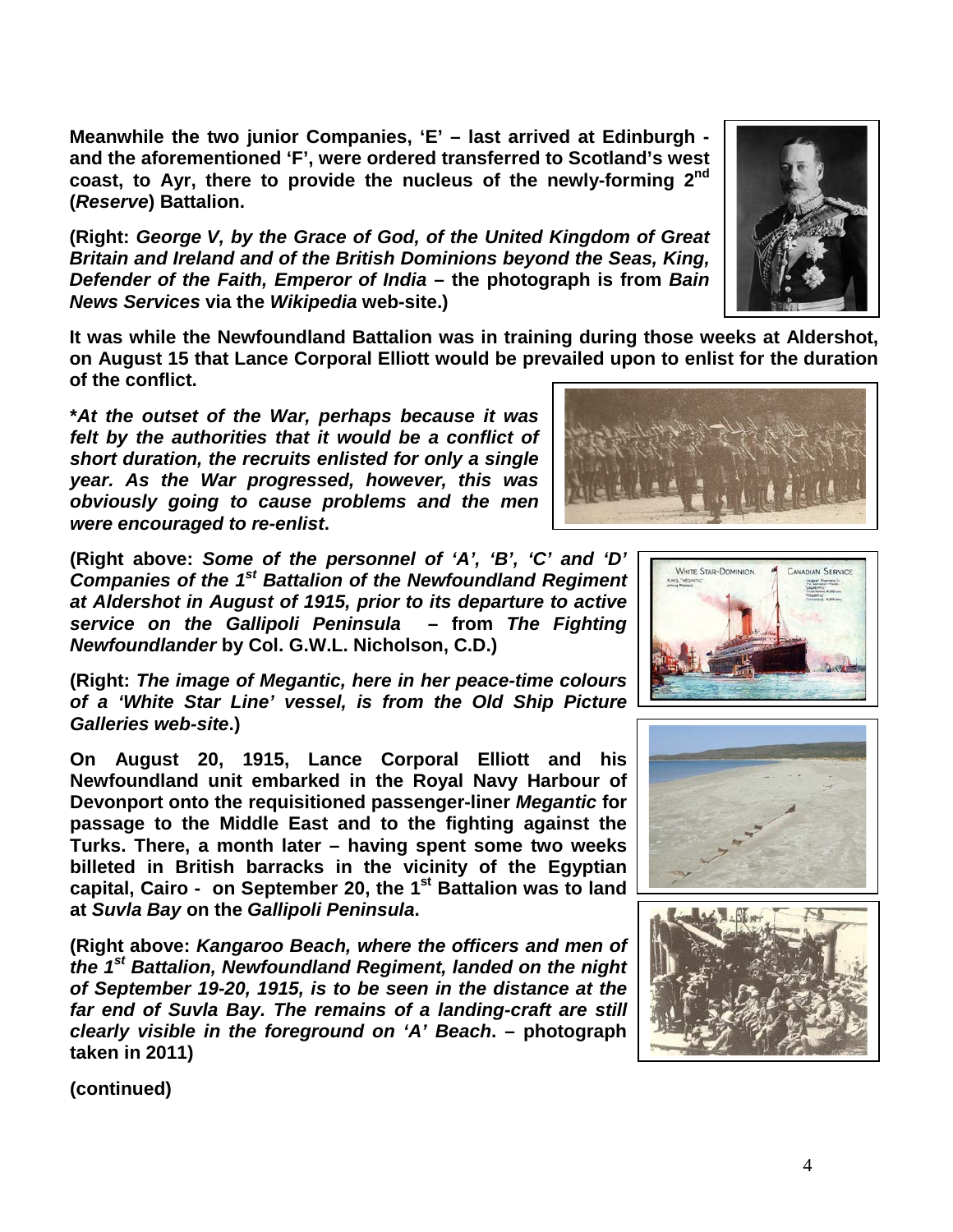**(Preceding page:** *Newfoundland troops on board a troop-ship anchored at Mudros: either Megantic on August 29, Ausonia on September 18, or Prince Abbas on September 19 – Whichever the case, they were yet to land on Gallipoli***. – from Provincial Archives)**

**(Right:** *A century later, the area, little changed from those faroff days, of the Newfoundland positions at Suvla Bay, and where the 1st Battalion of the Newfoundland Regiment was to serve during the autumn of 1915* **– photograph from 2011)**

**When the Newfoundlanders landed from their transport ship at**  *Suvla Bay* **on that September night of 1915 they were to disembark into a campaign that was already on the threshold of collapse.**

**Not only in the area where the Newfoundland Battalion was to serve but, even ever since the very first days of the operation in April of 1915, the entire** *Gallipoli Campaign,* **including the operation at** *Suvla Bay,* **was proving to be little more than a debacle:**

**Flies, dust, disease, the frost-bite and the floods – and of course the casualties inflicted by an enemy who was to fight a great deal better than the British High Command\* had ever anticipated – were eventually to overwhelm the British-led forces and those of their allies, the French, and it would finally be decided to abandon not only** *Suvla Bay* **but the entire**  *Gallipoli* **venture.**

**(Right above:** *No-Man's-Land at Suvla Bay as seen from the Newfoundland positions* **– from** *Provincial Archives***)**

**(Right:** *An un-identified Newfoundland soldier in the trenches at Suvla Bay –* **from** *Provincial Archives***)**

*\*Many of the commanders chosen were second-rate, had been brought out of retirement, and had little idea of how to fight – let alone of how to win. One of the generals at Suvla, apparently, had handed in his resignation during the Campaign and had just gone home.*

**In the mean-time, it was on November 14, while still serving during the Newfoundland Battalion's posting to the shambles that was** *Suvla Bay***, that Lance Corporal Elliott was for a second time elevated in rank, being promoted to that of corporal.**

**(Right:** *Anzac Bay is in the fore-ground with the Salt Lake in the centre further away. The bottom of Suvla Bay is just to be seen on the left and adjacent to the Salt Lake, and further away again. The hills in the distance and the ones from which this photograph was taken were held by the Turks and formed a horse-shoe around the plain surrounding the Salt Lake which was where the British and Newfoundlanders were stationed***. – photograph from 2011)**







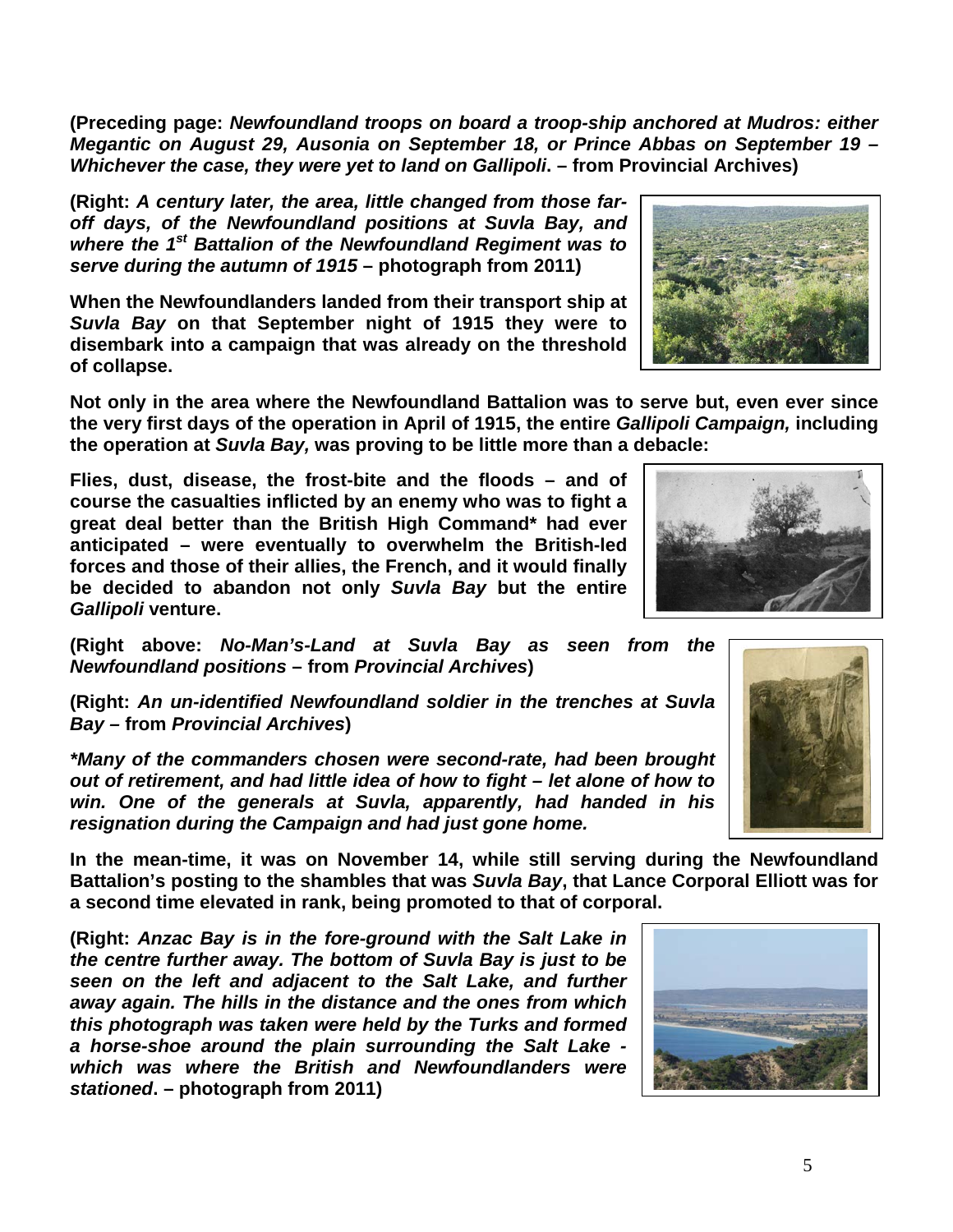**November 26 would see the nadir of the Newfoundland Battalion's fortunes at Gallipoli; there had been a freak rain-, snow- and ice-storm strike the** *Suvla Bay* **area and the subsequent floods wreaked havoc amongst the forces of both sides. For several days, survival rather than the enemy was to be the priority.**

**There were to be many casualties on both sides, some of them, surprised by the sudden inundation of their positions, fatalities who had drowned in their trenches – although no Newfoundlanders would be among that number. Numerous, however, were those afflicted by trench-foot and by frost-bite.**

**On the night of December 19-20, the British abandoned the area of** *Suvla Bay* **– the Newfoundlanders, the only non-British unit to serve there, to form a part of the rear-guard. Some of the Battalion personnel were to be evacuated to the nearby island of Imbros, some to Lemnos, further away, but in neither case was the respite to be of a long duration; the 1st Battalion was transferred only two days later to the area of** *Cape Helles***, on the western tip of the** *Gallipoli Peninsula***.**

**(Right:** *Cape Helles as seen from the Turkish positions on the misnamed Achi Baba, positions which were never breached: The Newfoundland positions were to the right-hand side of the picture***. – photograph from 2011)**

**The British, Indian and** *Anzac* **forces – the Australian and New Zealand Army Corps was also to serve at** *Gallipoli* **– were now only marking time until a complete withdrawal of the**  *Peninsula* **could be undertaken.** 

**This final operation took place on the night of January 8-9, the Newfoundland Battalion to furnish part of the British rearguard on this second occasion also.**

**(Right:** *'W' Beach at Cape Helles, under fire as always, and as it was only days before the final British evacuation* **– from**  *Illustration***)**

*\*Lieutenant Owen Steele of St. John's, Newfoundland, is cited as having been the last soldier of the Mediterranean Expeditionary Force to step into the final small boat to sail from the Gallipoli Peninsula.*

**(Right:** *'W' Beach almost a century after its abandonment by British forces in that January of 1916 and by the Newfoundlanders who were to be the last soldiers off the beach***:** *Vestiges of the wharves in the black-and-white picture are still to be seen.* **– photograph from 2011)**







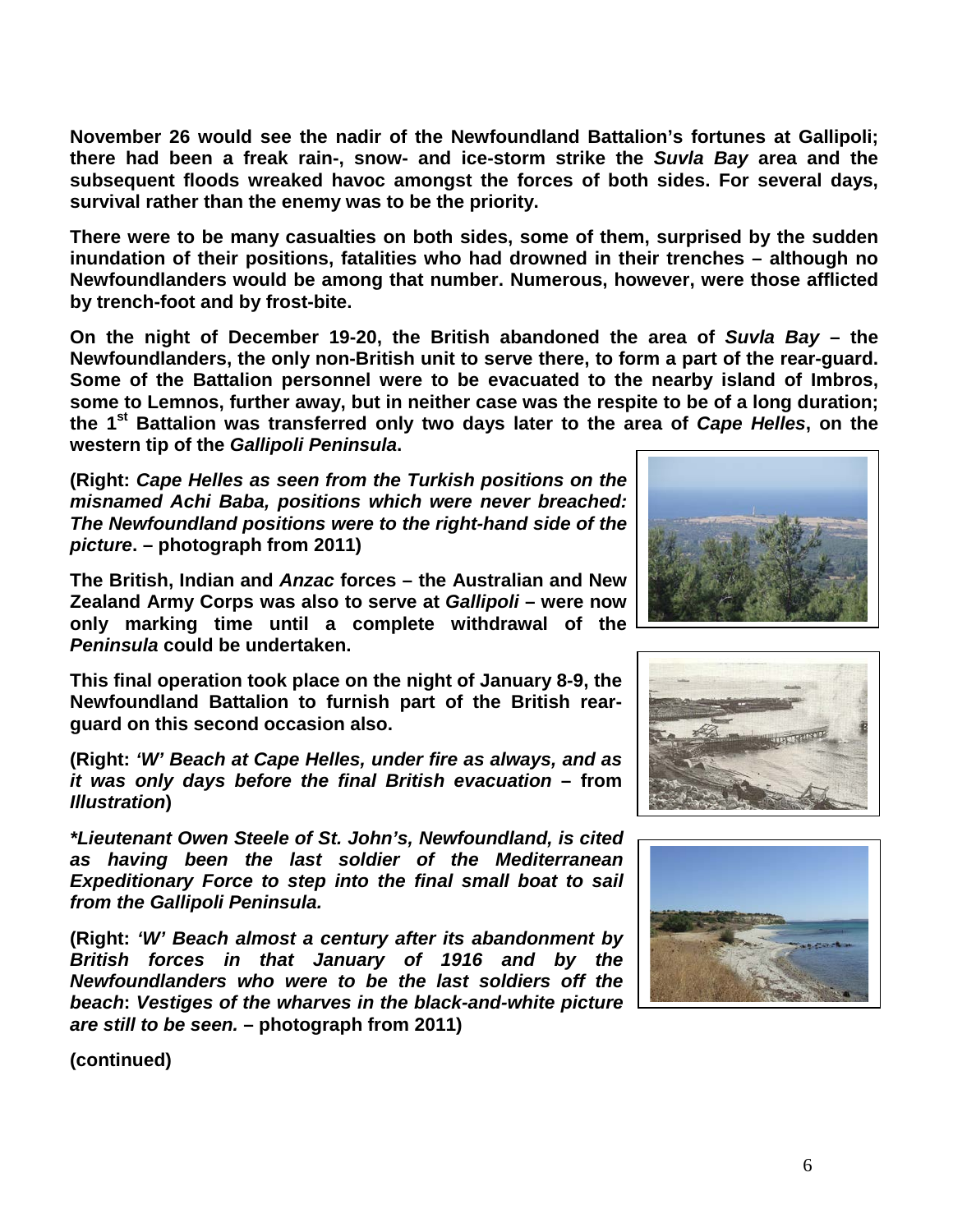**Immediately after the British had evacuated the entire** *Gallipoli Peninsula* **in January of 1916, the Newfoundland Battalion was then ordered to the Egyptian port-city of Alexandria, to arrive there on the 15th of that month.** 

**The Newfoundlanders were then to be immediately transferred southward to the vicinity of Suez, a port at the southern end of the Canal which bears the same name, there to await further orders since, at the time, the subsequent destination of the British 29th Division had yet to be decided\*.**

*\*Bulgaria had entered the conflict on the side of the Central Powers, and Salonika was soon to become a theatre of war.*

**(Right above:** *The British destroy their supplies during the final evacuation of the Gallipoli Peninsula. The men of the 1st Battalion of the Newfoundland Regiment were among the last to leave on two occasions, at both Suvla Bay and Cape Helles***. – photograph taken from the battleship** *Cornwallis* **from**  *Illustration***)**





**(Right above:** *Port Tewfiq at the south end of the Suez Canal as it was just prior to the Great War* **– from a vintage post-card)**

**Towards the end of the Newfoundland Battalion's posting to Suez, on February 27, Corporal Elliott received a third stripe and acceded to the rank of sergeant.**

**After a two-month interim spent in the vicinity of Port Suez, the almost six-hundred officers and** *other ranks* **of the 1st Battalion were to board His Majesty's Transport** *Alaunia* **at Port Tewfiq, on March 14 to begin the voyage through the**  *Suez Canal* **en route to France. The Newfoundlanders would disembark eight days afterwards in the Mediterranean portcity of Marseilles, on March 22.**



**(Right above:** *British troops march through the port area of the French city of Marseilles***. – from a vintage post-card)**

**Some three days after the unit's disembarkation on March 22, the Newfoundland Battalion's train was to find its way to the small provincial town of Pont-Rémy, a thousand kilometres to the north of Marseilles. It had been a cold, miserable journey, the blankets provided for the troops having inexcusably travelled unused in a separate wagon.**

**Having de-trained at the local station at two o'clock in the morning, the Newfoundlanders were now still to endure the long, dark march ahead of them before they would reach their billets at Buigny l'Abbé.**

**It is doubtful if many of those tired soldiers were to pay much attention to the slow-moving stream flowing under the bridge over which they then marched on their way from the station. But some three months later** *the Somme* **was to have become a part of their history.**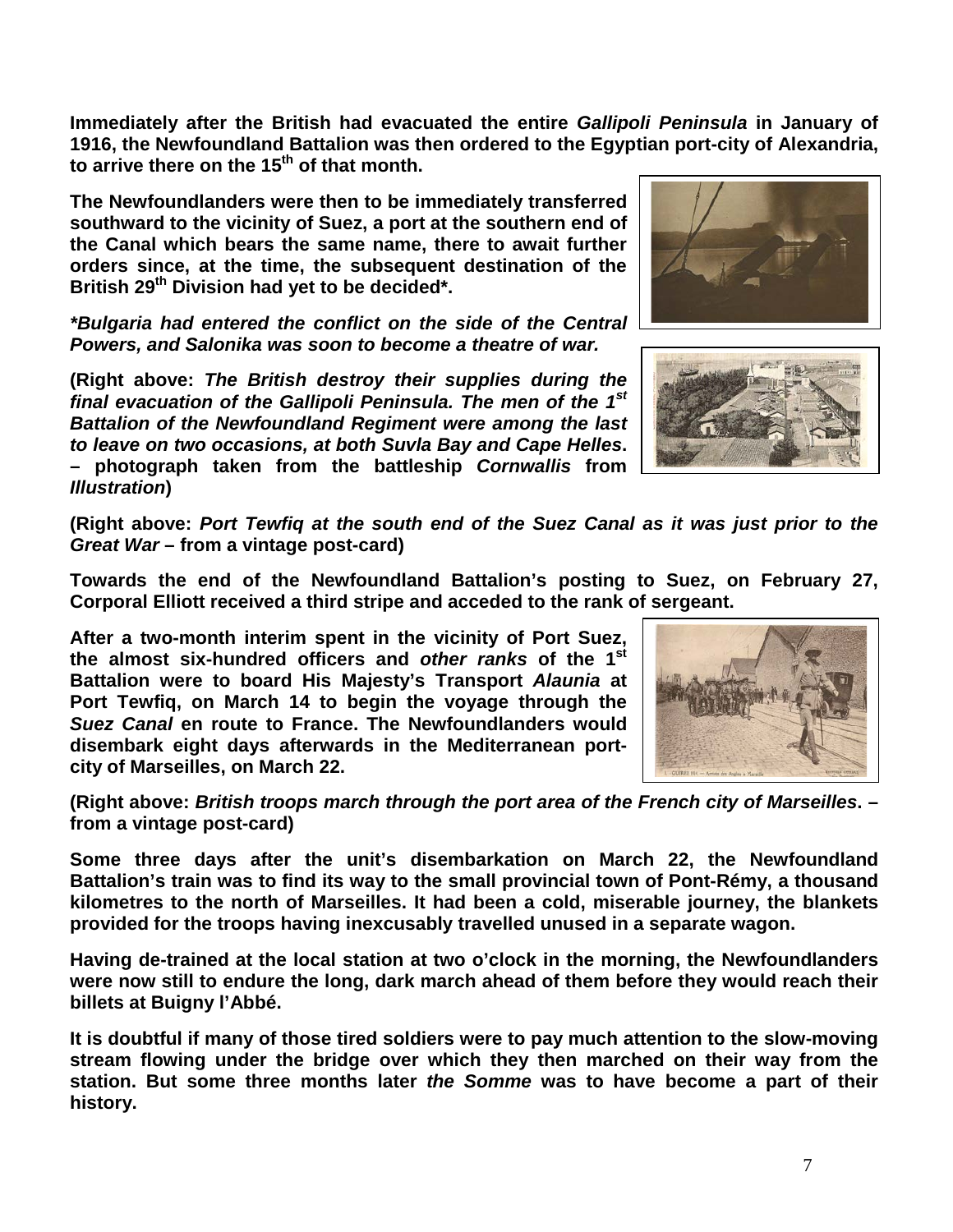8

**(Right below:** *A languid River Somme as seen from the bridge at Pont-Rémy* **– photograph from 2010)**

**On April 13, the 1<sup>st</sup> Battalion of the Newfoundland Regiment had subsequently marched into the village of Englebelmer – perhaps some fifty kilometres in all from Pont-Rémy - where it would be billeted, would receive re-enforcements from Scotland via Rouen and, in two days' time, would be introduced into the communication trenches of the** *Western Front.*

**Just days following the Newfoundland Battalion's arrival on the**  *Western Front***, two of the four Companies – 'A', and 'B' – were to take over several support positions from a British unit\* before the entire Newfoundland unit was to then be ordered to move further up for the first time into forward positions on April 22.**

*\*It should be said that the Newfoundland Battalion and two-hundred men of the Bermuda Rifles who were serving at the time in the 2nd Lincolnshire Regiment Battalion, were then the only units at the Somme from outside the British Isles - true also on the day of the attack on July 1.*

**(Right below:** *A part of the re-constructed trench system to be found in the Newfoundland Memorial Park at Beaumont-Hamel* **– photograph from 2009(?))**

**Having then been withdrawn at the end of that April to the areas of Mailly-Maillet and Louvencourt where they would be based for the next two months, the Newfoundlanders were soon to be preparing for the upcoming British campaign of that summer, to be fought on the ground named for the languid, meandering river,** *the Somme***, that flowed – and still does so today – through the region.** 

**If there is one name and date in Newfoundland history which is etched in the collective once-national memory, it is that of Beaumont-Hamel on July 1 of 1916; and if any numbers are remembered, they are those of the eight-hundred who went**  *over the top* **in the third wave of the attack on that morning, and of the sixty-eight unwounded present at muster some twenty-four hours later\*.**

**(Right above:** *Beaumont-Hamel: Looking from the British lines down the hill to Y Ravine Cemetery which today stands atop part of the German front-line defences: The Danger Tree is to the right in the photograph***. – photograph taken in 2009)**

**(Right:** *A view of Hawthorn Ridge Cemetery Number 2 in the Newfoundland Memorial Park at Beaumont-Hamel* **– photograph from 2009(?))**